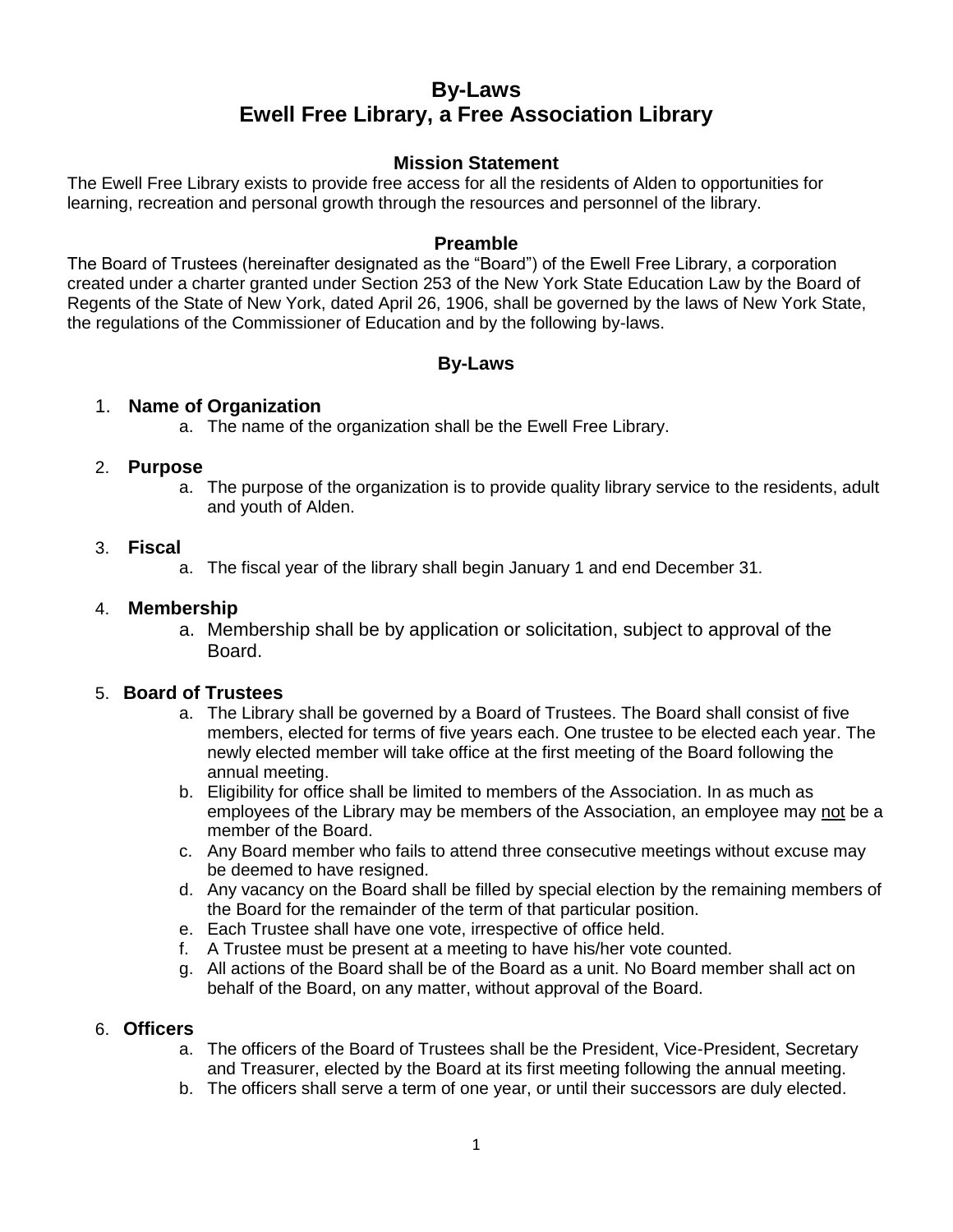- c. No officer shall receive compensation for duties rendered. Expenses associated with the position may be reimbursed.
- d. The **President** shall be the Chief Executive Officer of the Board, whose duties shall include, but are not limited to, the following:
	- Preside at the annual Meeting of the Association.
	- Preside at all meetings of the Board.
	- Sign official documents on behalf of the Board.
	- Oversee all actions, policies and regulations of the Board.
	- Set the agenda for all meetings.
	- Appoint committee members, and chairpersons where needed.
	- Serve as an ex-officio member of all committees.
	- Prepare an annual report to be presented at the Annual Meeting of the Association.
- e. The **Vice-President** shall carry out the responsibilities of the President in the event of the absence or disability of the President, or of a vacancy in that office.
- f. The **Secretary** shall:
	- Keep a true and accurate record of all meetings of the Board.
	- Send correspondence as directed by the Board.
	- Issue notice of all regular and special meetings.
	- Maintain a current record of the membership of the Association.
	- Maintain a current record of the terms of office of the Trustees and Officers.
	- Perform such other duties as are generally associated with that office.
- g. The **Treasurer,** as distributing officer of the Board, shall:
	- Receive and manage all funds of the Library and deposit them in the Alden State Bank as decided by the Board.
	- Keep an account of all receipts and expenditures and report the same in writing at each regular meeting of the Board.
	- Make all disbursements from the account(s) of the Library.
	- Co-sign all checks on the accounts. The other co-signer shall be an officer of the Board or designated person.

# 7. **Director/Manager**

- a. The Board shall appoint a Director/Manager who shall be the executive officer of the policies of the Board and shall have charge of the administration of the Library under the direction and review of the Board.
- b. The Director/Manager shall:
	- Be responsible for the care of the building and equipment, for the employment and direction of the staff; for the efficiency of the Library's service to the public; and for the operation of the Library under the financial conditions contained in the annual budgets.
	- Render and submit to the Board reports and recommendations of such policies and procedures, which, in the opinion of the Director/Manager, will improve efficiency and quality of library service.
	- Attend all Board meetings.

# 8. **Committees**

- a. Committees for special purposes may be appointed by the President. Such committees shall serve until completion of the work for which they were appointed.
- b. All committees shall make a progress report to the Board at each of its meetings.
- c. No committee will have other than advisory powers unless, by suitable action of the Board, it is granted specific power to act.
- d. The President shall be an ex-officio member of all committees.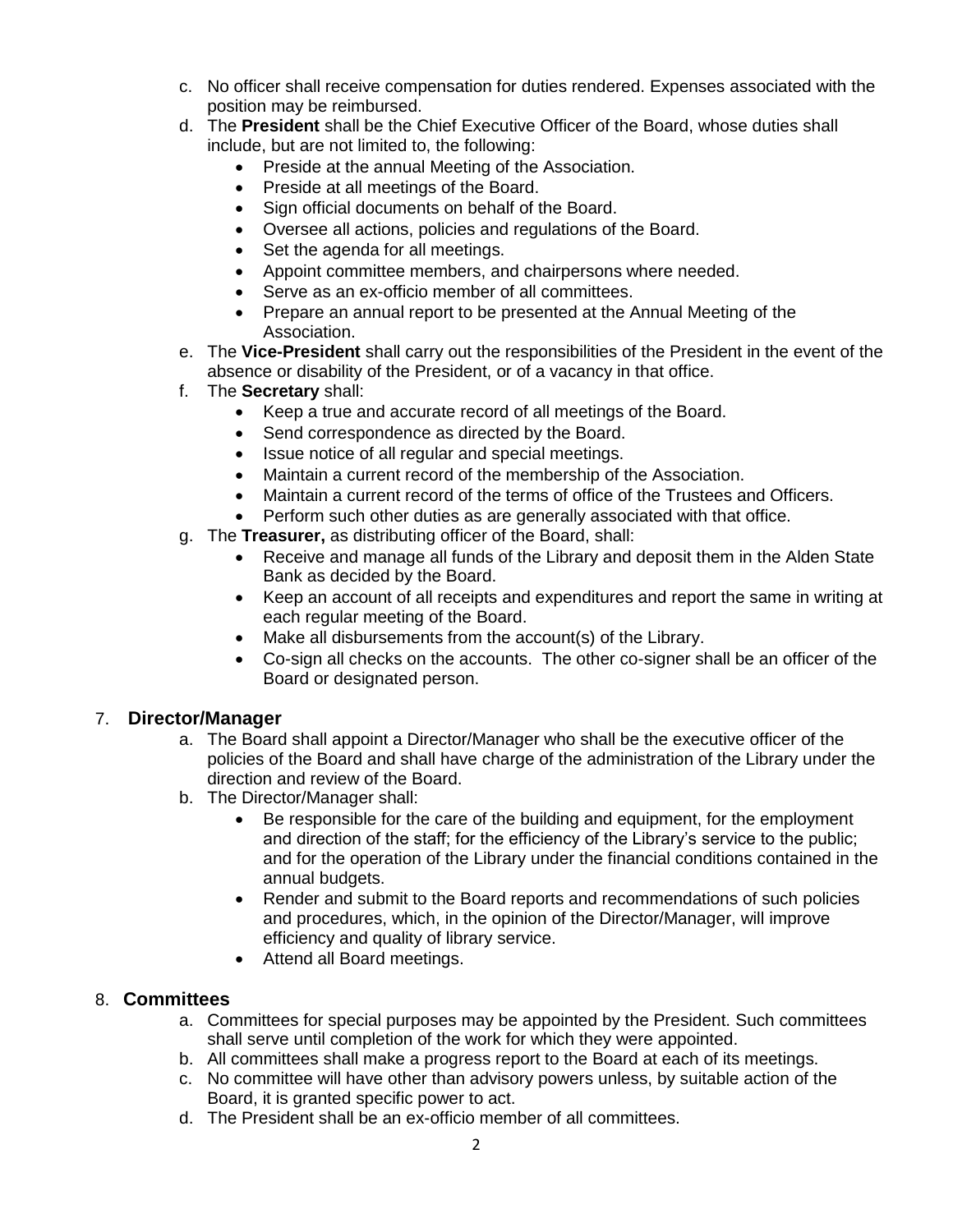# 9. **Meetings**

- a. Meetings of the Board shall be held in the even-numbered months—February, April, June, August, October and December the date and hour to be set by the Board.
- b. The Secretary shall notify members of all meetings at least five days before the meeting.
- c. A special meeting may be called at any time by the President or upon request of three members of the Board for a specific reason. No business may be transacted at such special meetings except the stated business.
- d. All meetings of the Board, except executive sessions, are subject to the New York State Open Meeting Law and are open to the public.
- e. A simple majority of the existing members of the Board shall constitute a quorum for the conducting of all business.
- f. The order of business for regular meetings shall include, but not limited to, the following items which shall be covered in the sequence shown unless circumstances make an altered order more efficient:
	- Call to order
	- Approval of agenda
	- Disposition of minutes of previous regular meeting and any intervening special meetings.
	- Financial report
	- Director/Manager's report
	- Committee reports
	- **Communications**
	- Unfinished business
	- New business
	- Public presentation, or discussion with, the Board.
	- Adjournment
- g. The Annual Meeting of the Association shall be held in April of each year. The business transacted at this meeting shall include the hearing of reports, including the President's report, and the operating and financial reports of the previous year, and the election of a Trustee.
- h. One-fifth of the Association membership shall constitute a quorum for the Annual Meeting.
- i. Proceedings of all meetings shall be governed by the latest revision of *Robert's Rules of Order.*

# 10. **Friends of the Library**

- a. There may be an official auxiliary of the Library known as Friends of the Alden Ewell Free Library. It shall be made up of volunteer persons interested in furthering the program of the library.
- b. Its purpose shall be:
	- To create public support for the library.
	- To provide financial assistance to purchase items not covered in the regular budgets.
	- To raise funds for specific needs to continue or expand the library program, subject to approval of the Board of Trustees.
	- To sponsor programs designed to add to the cultural life of the community.
	- To build community awareness and use of the library.
	- To work for library legislation or appropriations from local, county and state legislative bodies.
	- To support the freedom to read as expressed in the American Library Association Bill of Rights.